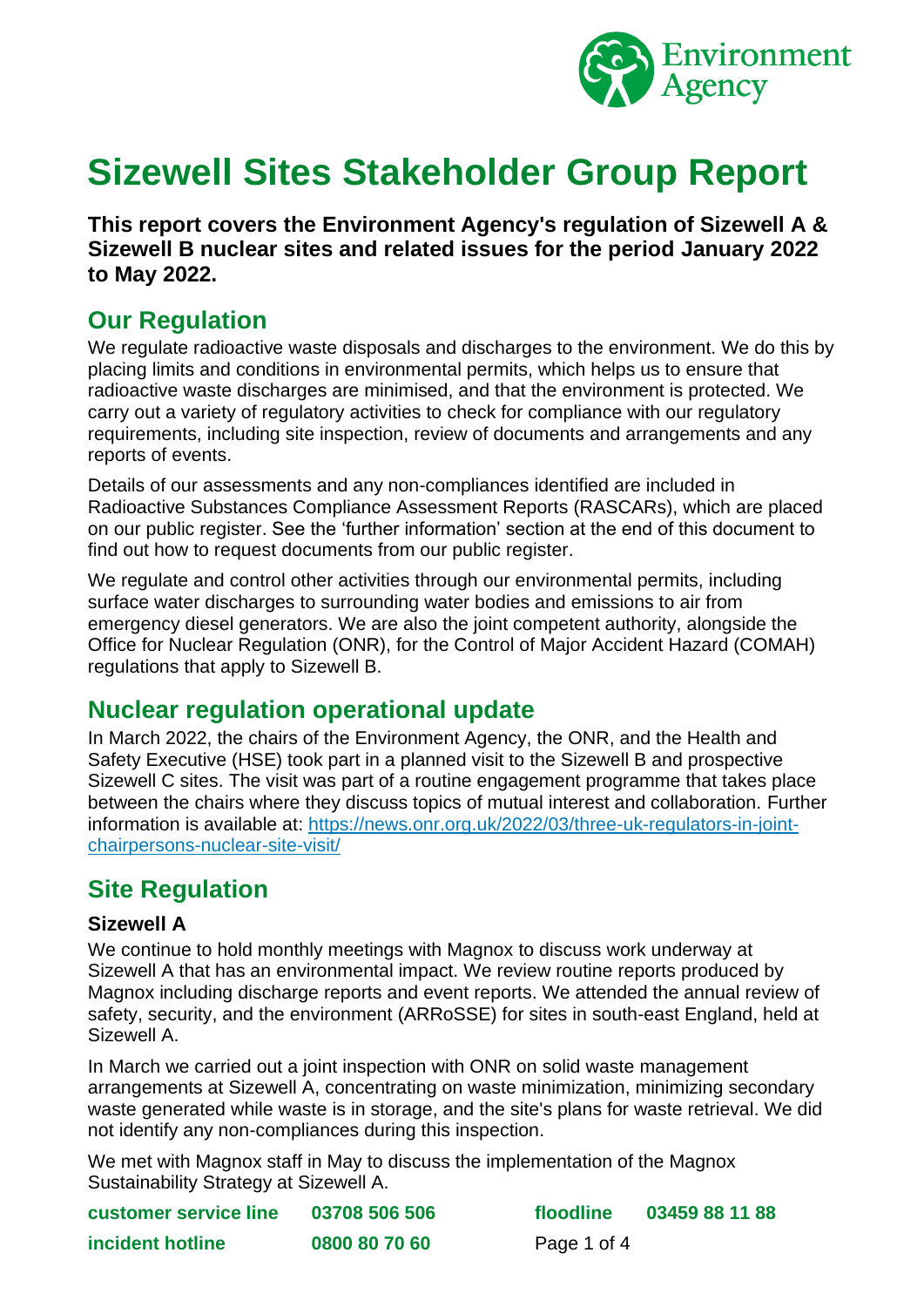

#### **Sizewell B**

Alongside our inspection programme, we have maintained bi-weekly telephone and regular email contact with EDF, and routine review of returns. In April 2022 we carried out an inspection of gaseous effluent management, sampling, and discharge at Sizewell B. It indicated that gaseous wastes continue to be appropriately managed and minimised at the site. Sampling arrangements ensure that EDF-NGL understands the gaseous discharges from the site and is able to comply with the conditions of its permit. The plant and facilities visited were in good condition, and the operational staff demonstrated detailed understanding of arrangements, responsibilities, and permit compliance. No noncompliances were identified.

We were made aware of the reactor automatic shutdown on 18 April 2022. During postshutdown operation of the Power Operated Relief Valves (PORV), steam is released from the secondary circuit to maintain steady plant conditions. Trace amounts of tritiated water may be present in the steam, which EDF is able to discharge under a minor outlet specified in the permit. Discharges from all minor outlets combined must be less than 5% of the relevant annual limit for all outlets. EDF calculations estimate the tritium associated with the steam release to be <0.13% of the total gaseous tritium discharge from the site for April 2022.

In May 2022 we carried out an inspection of liquid effluent management, sampling, and discharge at Sizewell B. We also carried out a joint inspection with the ONR on training and individual site authorisations. We are currently reviewing our assessment in these areas, but the inspections did not present any significant concerns. Following a previous liquid system inspection, we asked EDF to review oil interception capability within the liquid radioactive system. We are satisfied that the subsequent review provides a longterm assessment of oil management and that the risk is better understood by the operator.

We require the operator to submit information in relation to disposals of radioactive waste. EDF submitted a report on efforts to reduce radioactive waste disposals in 2021. We found the report to demonstrate that waste is minimised, and Best Available Technique (BAT) is applied at Sizewell B in the management and disposals of waste. EDF also supplied annual reports as to testing of filters used to reduce discharges of gaseous wastes during 2021. The reports demonstrated that filters were appropriately tested and managed at Sizewell B during 2021.

# **Enforcement**

We have not taken any enforcement actions at Sizewell A or Sizewell B in the period since the previous SSG meeting. The operators have remained compliant with the requirements of their permits, or with the requirements and standards of our Regulatory Position Statements, where applicable and in use.

# **Environmental Permitting**

#### **Sizewell A**

There have been no changes to Magnox's Sizewell A radioactive substance permit in the period since the previous SSG meeting. No changes are planned in the near future.

A minor variation to the site's water discharge activities permit was made to extend by three months the date for certifying the flow meter measuring discharges from the sewage treatment plant. The flow meter has now received its MCERTS certification.

| <b>customer service line</b> | 03708 506 506 | floodline   | 03459 88 11 88 |
|------------------------------|---------------|-------------|----------------|
| incident hotline             | 0800 80 70 60 | Page 2 of 4 |                |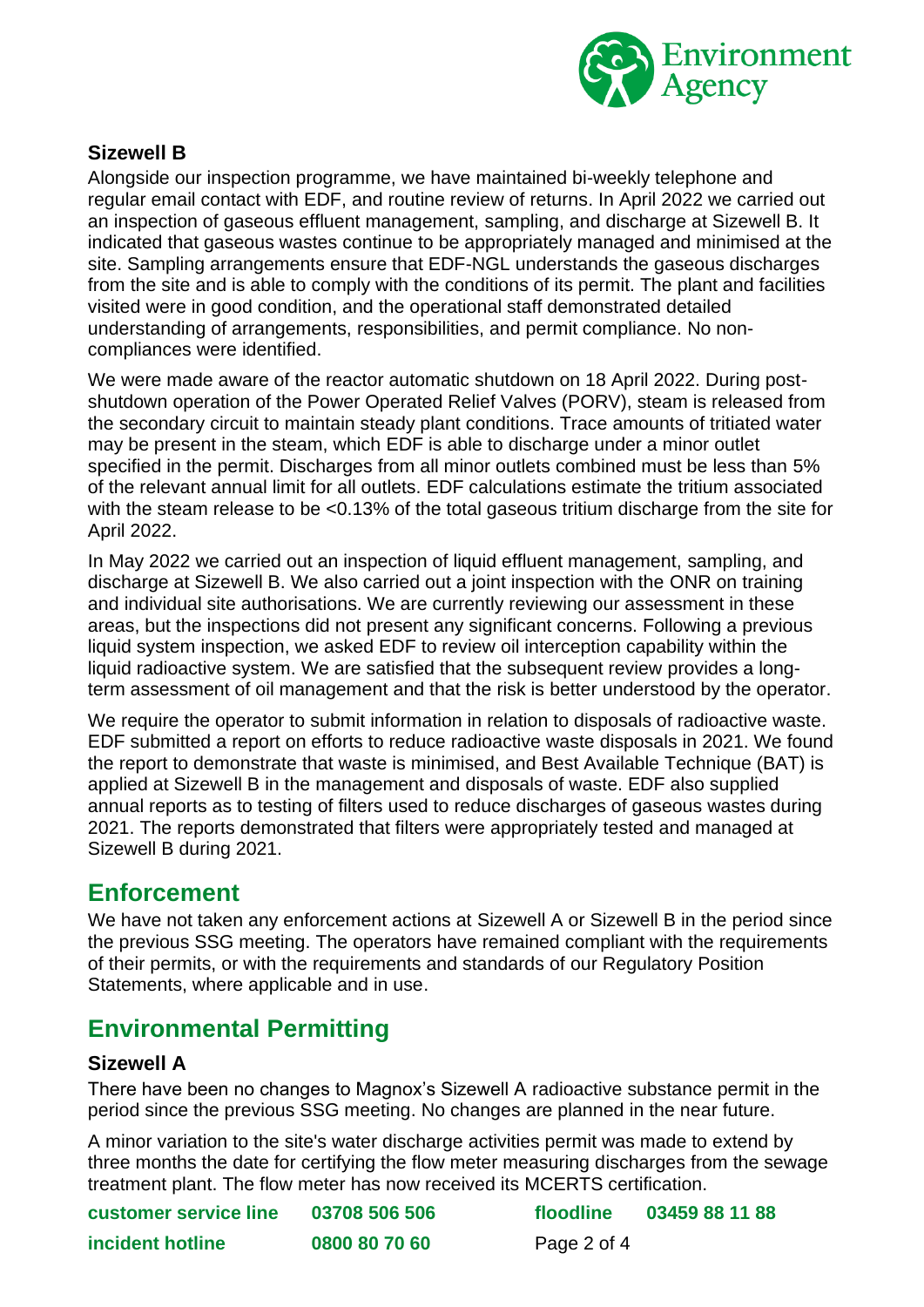

#### **Sizewell B**

There have been no changes to EDF's Sizewell B permits in the period since the previous SSG meeting. No changes are planned in the near future.

## **Discharge Reports**

The sites' environmental permits require the operators to use BAT to manage their operations and ensure their impacts on the public and wider environment are minimised. Disposal of wastes – as solids, liquids, or gases – can only be made via permitted routes or by transfer to permitted sites. Magnox and EDF are required to report liquid and gaseous discharges to the environment to us on a regular basis. These reports are placed on the public register. We examine these reports and detail our assessment of their performance through RASCARs.

#### **Sizewell A**

At Sizewell A Magnox are required to report liquid and gaseous discharges to the environment to us on a quarterly basis, within 30 days of the end of the quarter. Reports received in January and April 2022, covering the reporting period October 2021 to March 2022 showed that all liquid and gaseous discharges from Sizewell A were at levels well within permitted limits.

No discharges were made via the main radioactive effluent route during the reporting period.

Low volumes of treated effluent were discharged from the sewage treatment plant, which serves both Sizewell A and Sizewell B sites. The plant is managed by Magnox. Effluent is monitored at quarterly intervals for the presence of tritium or caesium-137. No radioactivity above limits of detection was reported in samples taken during the period covered in this report.

Variations in gaseous discharges from Sizewell A are small as the reactors are now "breathing" passively - There is no forced flow of air through the reactors. Discharges are low and follow a seasonal pattern.

#### **Sizewell B**

Liquid and gaseous discharges from Sizewell B have remained within permitted limits for the period October 2021 to March 2022, and returns were submitted to us within the required timescales. 12-month cumulative gaseous discharges of carbon-14 remained less than 62% of the annual limit, with other gaseous discharges less than 16% of respective annual limits. Liquid discharges were in-line with expected levels and remain well below annual limits.

### **Environmental Monitoring**

We carry out sampling and analysis under our independent environmental monitoring programme, in association with the Food Standards Agency. The results of this work are published in our annual Radioactivity in Food and the Environment (RIFE) report. The Sizewell sites are considered together for the purposes of environmental monitoring.

The monitoring data for the calendar year 2020 was published in RIFE report 26 [\(RIFE 26\)](https://www.food.gov.uk/sites/default/files/rife-2015.pdf) in November 2021, and can be found at:

**customer service line 03708 506 506 floodline 03459 88 11 88 incident hotline 0800 80 70 60** Page 3 of 4